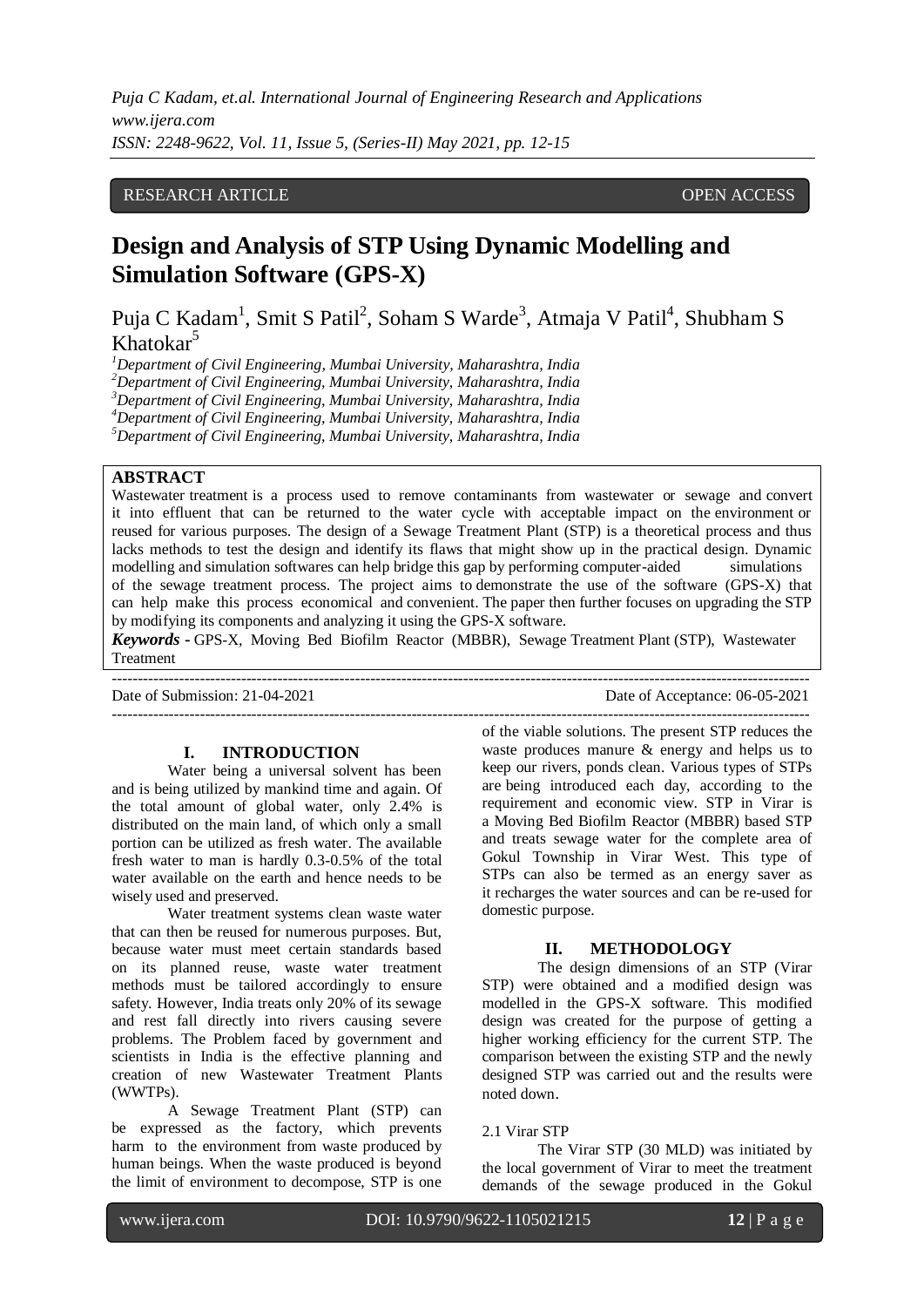*Puja C Kadam, et.al. International Journal of Engineering Research and Applications www.ijera.com ISSN: 2248-9622, Vol. 11, Issue 5, (Series-II) May 2021, pp. 12-15*

Township region of Virar. It mainly consists of primary, secondary and tertiary treatment. The primary treatment consists of a Grit Chamber used to get rid of grit particles from the influent wastewater which then flows into an Equalization Tank that allows the incoming flow to be held and pumped at a uniform rate. The secondary treatment consists of a Moving Bed Biofilm Reactor and a Clarification Tank. This treatment usually leads to a significant reduction in the parameters like, Total Suspended Solids (TSS) and Biochemical Oxygen Demand (BOD). The tertiary treatment of sewage is carried out using disinfection tanks and a Thickening & Dewatering Unit.



**Fig. 1.** Flow chart of Virar STP

#### 2.2 Modified STP

For obtaining better efficiency some of the existing components were substituted by similar but more efficient components. Also, new components were introduced. The processes for the STP are planned as per the following categories;

• Primary Treatment - In Primary treatment, wastewater is fed to a screen to remove all large objects that are suspended in the water. This done through addition of components i.e., Grit Chamber and Equalization Tank. 50-60% of the suspended solids get removed and a 30-40% reduction of the five-day biological oxygen demand can be expected. • Secondary Treatment - Secondary treatment is a treatment process for wastewater to achieve a certain degree of effluent quality by using a sewage treatment plant with physical phase separation to remove settleable solids and a biological process to remove dissolved and suspended organic compounds. It makes use of aerobic biological processes to further purify the wastewater. Trickling Filter, MBBR and Secondary Clarifier are the

• Tertiary Treatment - Tertiary treatment is the third stage of the wastewater treatment and is also known as an advanced treatment. Tertiary treatment removes the load of nitrogen and phosphorus present in the water. It includes processes like filtration, ion exchange, activated carbon adsorption, electrodialysis, nitrification, and denitrification. Components like Chlorination Tank, Sludge

Thickener and Dewatering unit aid in these processes.



Table 1: Comparison between components of Virar STP and Modified STP

| <b>Components</b> | <b>Virar STP</b> | <b>Modified</b><br><b>STP</b> |
|-------------------|------------------|-------------------------------|
| Primary           | Grit Chamber,    | Grit Chamber,                 |
| Treatment         | Equalization     | Equalization                  |
|                   | Tank             | Tank                          |
|                   | MBBR.            | Trickling                     |
| Secondary         | Clarifier        | Filter,                       |
| Treatment         | Flocculator      | Chemical                      |
|                   | Tube             | Dosage,                       |
|                   |                  | MBBR,                         |
|                   |                  | Circular                      |
|                   |                  | Clarifier                     |
| Tertiary          | Chlorine         | Disinfection                  |
| Treatment         | Contact Tank.    | Tank,                         |
|                   | Thickening $&$   | Thickening $&$                |
|                   | Dewatering       | Dewatering                    |
|                   | Unit             | Unit                          |

#### Table 2: Dimensions of Modified STP

| Components              | <b>Dimensions</b>               |  |  |
|-------------------------|---------------------------------|--|--|
| Grit Chamber            | $15m \times 0.76m \times 1.75m$ |  |  |
| Equalization Tank       | $28.4m \times 14.2m \times$     |  |  |
|                         | 12.5 <sub>m</sub>               |  |  |
| <b>Trickling Filter</b> | $10m \times 10m \times 5m$      |  |  |
| <b>MBBR</b>             | $10m \times 10m \times 5m$      |  |  |
| Circular Clarifier      | Diameter $= 25m$ ,              |  |  |
|                         | $Depth = 11.5m$                 |  |  |
| Disinfection Tank       | $10m \times 7m \times 6m$       |  |  |
| Thickening $&$          | $10m \times 5m \times 10m$      |  |  |
| Dewatering Unit         |                                 |  |  |

components used in this process.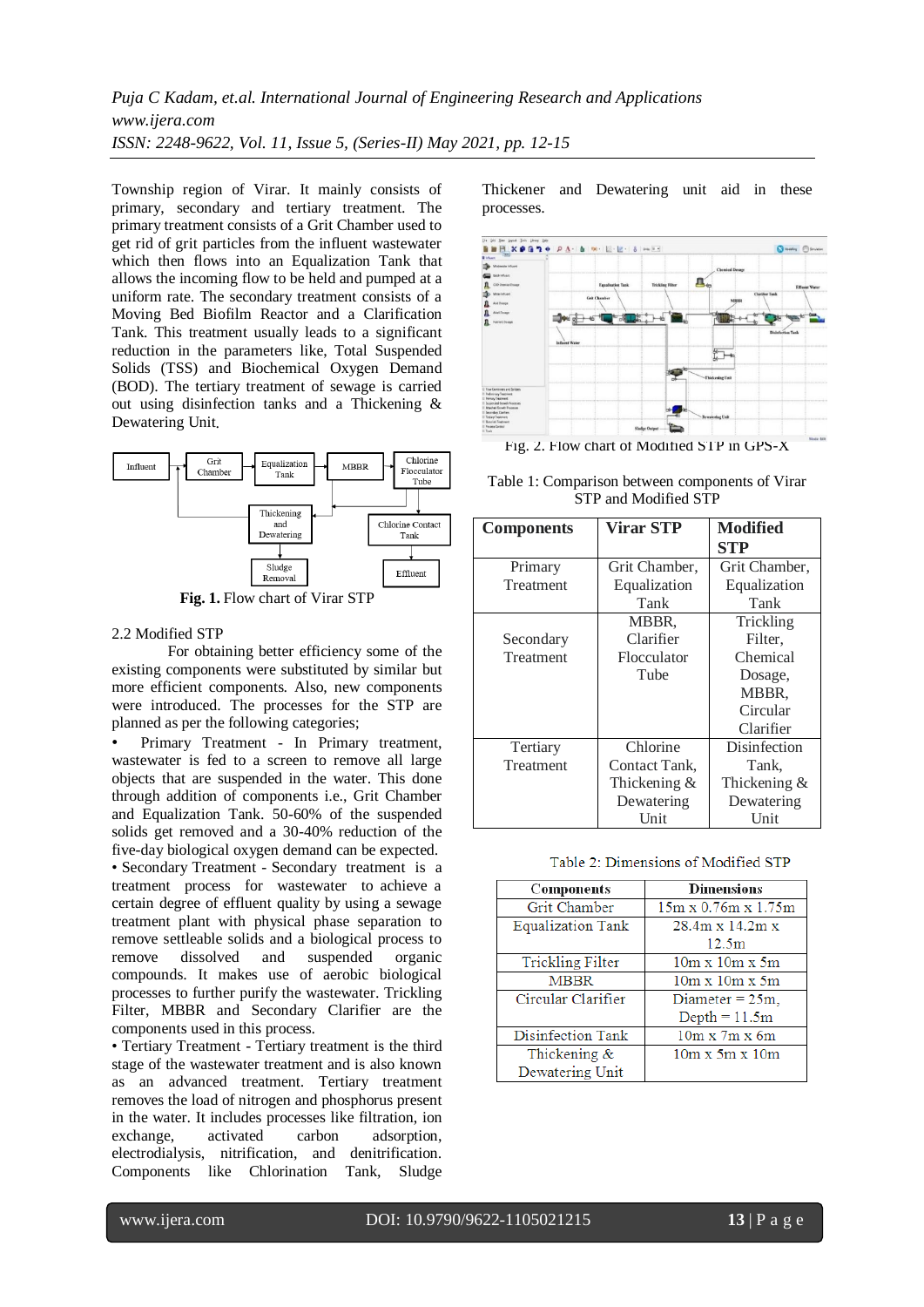*Puja C Kadam, et.al. International Journal of Engineering Research and Applications www.ijera.com ISSN: 2248-9622, Vol. 11, Issue 5, (Series-II) May 2021, pp. 12-15*

## **III. RESULTS**

After the design and simulation of the modified STP, the obtained output results of various important parameters like Total Suspended Solids (TSS), Biochemical Oxygen Demand (BOD), Chemical Oxygen Demand (COD), Dissolved Oxygen (DO) and pH were compared with the actual result data of the Virar STP. The following are the values which were obtained at a influent load of 12 MLD.

Table 3: Comparison of result data

| Para-<br>meter | Unit | <b>Wastewater Characteristics</b> |                                     |                                           |
|----------------|------|-----------------------------------|-------------------------------------|-------------------------------------------|
|                |      | <b>Influent</b>                   | <b>Effluent</b><br><b>Virar STP</b> | <b>Effluent</b><br>Modified<br><b>STP</b> |
| <b>TSS</b>     | mg/1 | 54.88                             | 10                                  | 5.97                                      |
| <b>BOD</b>     | mg/1 | 38.28                             | $<$ 5                               | 1.14                                      |
| <b>COD</b>     | mg/1 | 66.0                              | 21                                  | 8.11                                      |
| DO             | mg/1 | 0.0                               | 4.4                                 | 5.0                                       |
| рH             |      | 9.0                               | 7.28                                | 7.0                                       |

| 54.88 mg/L    |
|---------------|
|               |
| 38.28 mg 02/L |
| 66.0 mgCOD/L  |
| 0.0 mg 02/L   |
| 9.0           |
|               |
|               |
|               |

Fig. 3. Input influent values

| <b>Output Values</b>           |                         |
|--------------------------------|-------------------------|
| [31] total suspended solids    | $5.974 \,\mathrm{mg/L}$ |
| [31] total carbonaceous BOD5   | 1.14 mg02/L             |
| [31] total COD                 | 8.109 mgCOD/L           |
| [31] dissolved oxygen          | $5.0$ mg $02/L$         |
| [31] estimated pH              | 7.0                     |
|                                |                         |
|                                |                         |
| Fig. 4. Output effluent values |                         |

On simulation of the modified STP design in the GPS-X software, it was observed that the modified design offered greater reduction in TSS, BOD & pH and increase in the DO of the effluent water.



Fig. 5. Simulation results of modified STP in GPS-X

## **IV. CONCLUSION**

The GPS-X software has been used for the simulation of the STP design and from the obtained results it can be concluded that the modified design gives better effluent water quality as compared to the existing STP. From the above results it can be concluded that the effluent water quality of the modified design is safe for disposal into the environment. This improvement can be attributed to the addition of components, namely trickling filter, circular clarifier and disinfection tank. Wastewater resource is very worth of control and management since its treatment has two major objectives. The first is to protect the environment by reducing the pollution of fresh water resources and hence reducing the health hazards. The second is to activate this available water resource for mitigating water scarcity. Softwares like GPS-X can be instrumental in designing better water treatment systems for the disposal of water, thus reducing the impact of human activities on the environment.

#### **ACKNOWLEDGEMENTS**

1. Rajendra Lad, Executive Civil Engineer, VVCMC, Virar

[rajendralad38@gmail.com]

2. Umed Patil, Engineer, STP, Virar [patilumed@yahoo.in]

#### **REFERENCES**

- [1]. Jasim, N. A. (2020). The design for wastewater treatment plant (WWTP) with GPS X modelling.
- [2]. Nuralhuda Aladdin Jasim, Design of Al-Hay WWTP with help of GPS-X modelling of the WWTP, Researchgate, February 2020
- [3]. Akshata Jaiswal, Shivanjali Kharade, Analysis and Design of Advance Sewage Treatment Plant, Reserachgate, January 2019
- [4]. M. Bhargavi E. Ananta Rao T. Pravallika Y. Sri Teja Title : Analysis and Design of Sewage Treatment Plant: A Case Study on